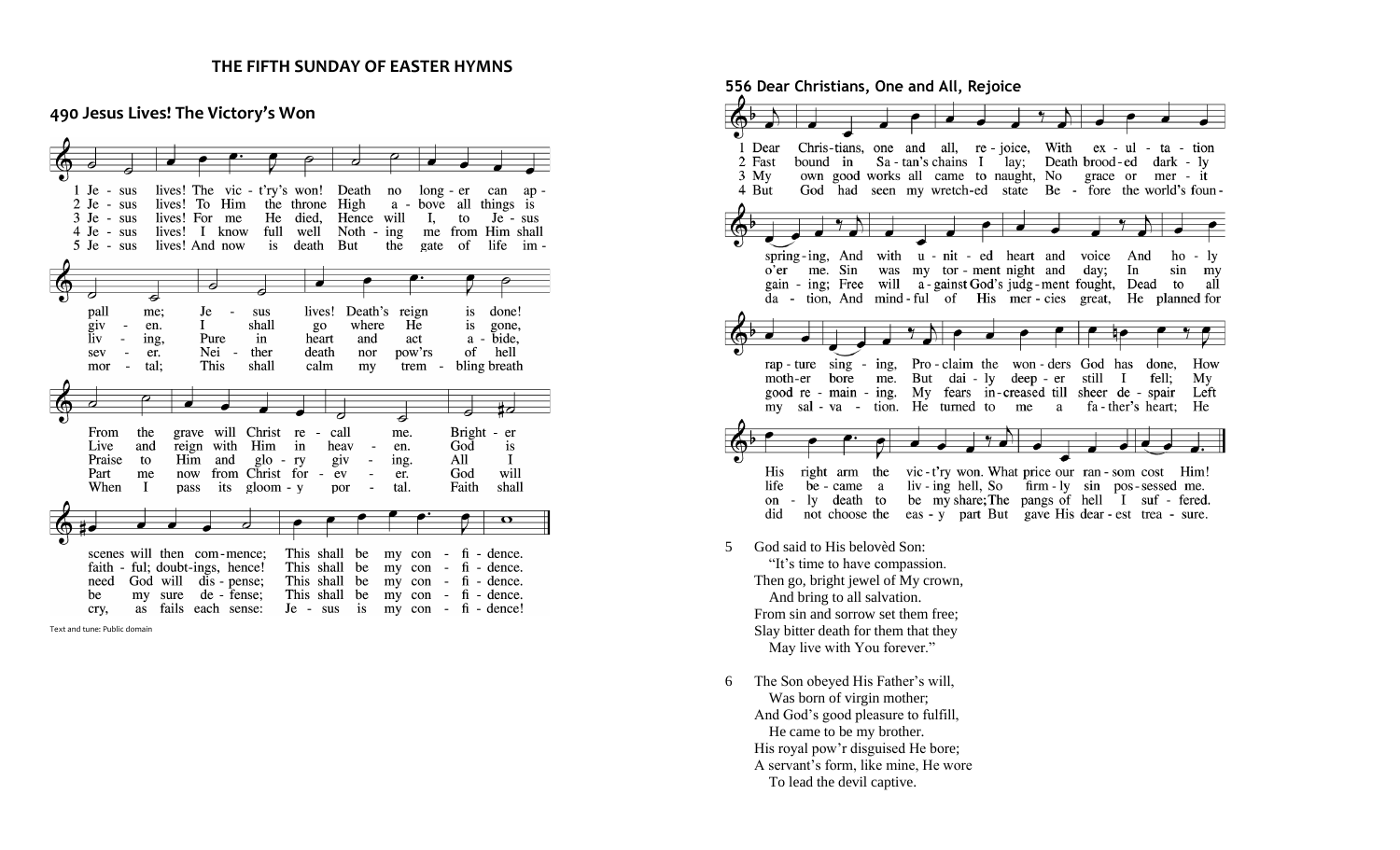- 7 To me He said: "Stay close to Me, I am your rock and castle. Your ransom I Myself will be; For you I strive and wrestle. For I am yours, and you are Mine, And where I am you may remain; The foe shall not divide us.
- 8 "Though he will shed My precious blood, Me of My life bereaving, All this I suffer for your good; Be steadfast and believing. Life will from death the vict'ry win; My innocence shall bear your sin, And you are blest forever.
- 9 "Now to My Father I depart, From earth to heav'n ascending, And, heav'nly wisdom to impart, The Holy Spirit sending; In trouble He will comfort you And teach you always to be true And into truth shall guide you.
- 10 "What I on earth have done and taught Guide all your life and teaching; So shall the kingdom's work be wrought And honored in your preaching. But watch lest foes with base alloy The heav'nly treasure should destroy; This final word I leave you." Text and tune: Public domain

# **482 This Joyful Eastertide**





**526 You Are the Way; through You Alone** You are the way; through You a lone Can  $\sim$ 2 You the truth; Your Word True are a lone  $\sim$ 3 You life: Pro are the the emp  $\sim$ ty tomb 4 You life; are the way, the truth, the Grant the Fa ther find; In You.  $\Omega$ Christ. has we  $\sim$ dom can im part; You on ly wis can  $in$ con - qu'ring claims Your arm, And those who put their us that way to know, That truth to keep, that God vealed His will and mind. re heart and form the mind And pu - ri  $\sim$ fv the heart. in You Not death nor hell shall harm. trust life Whose flow. to win joys e  $\sim$ ter - nal Text and tune: Public domain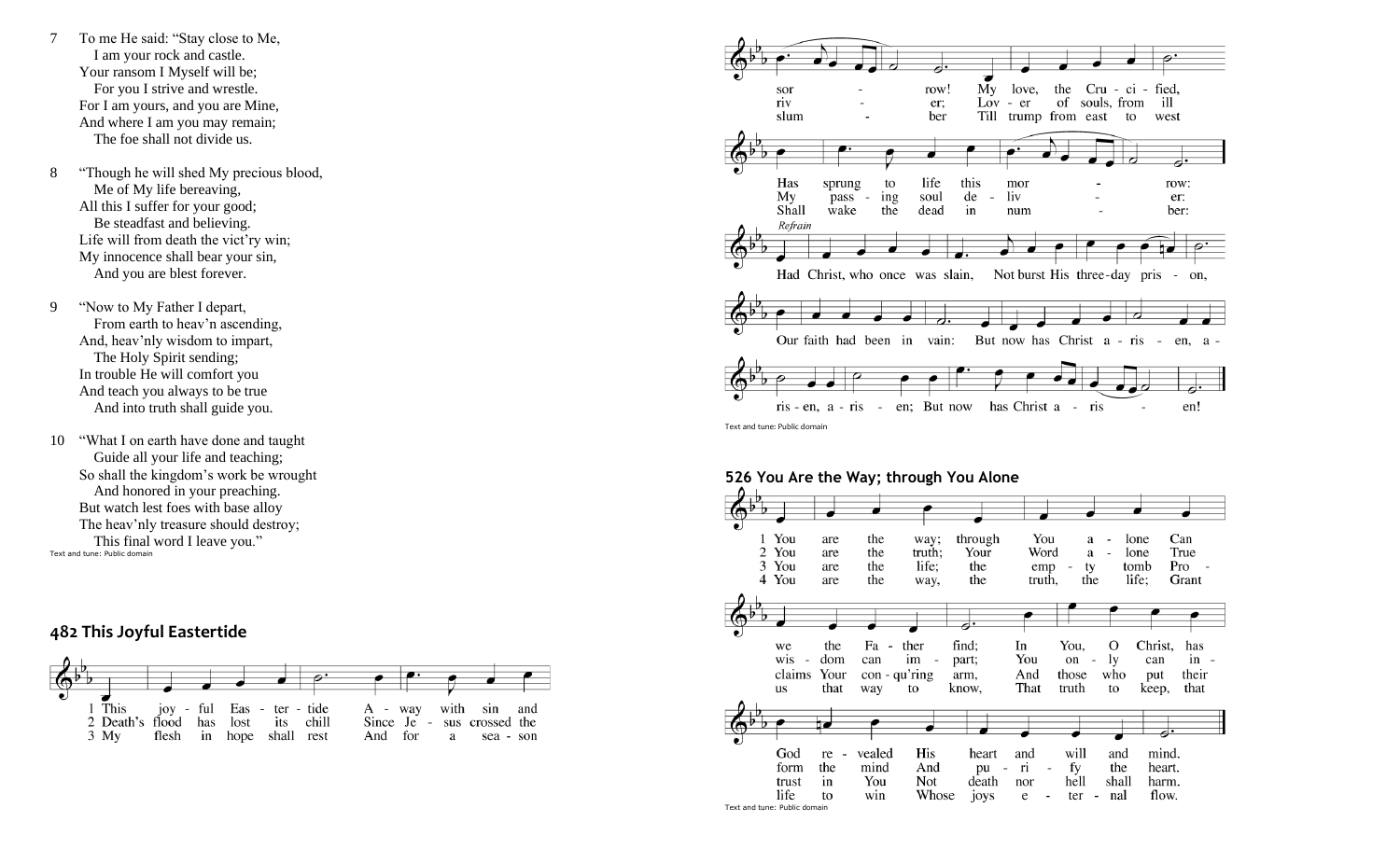

- 5 In my last hour, O grant me A slumber soft and still, No doubts to vex or haunt me, Safe anchored in Thy will;
- 6 And so to Thee still cleaving When death shall come to me, I fall asleep believing And wake in heav'n with Thee! Text and tune: Public domain

### **619 Thy Body, Given for Me, O Savior**

| 1 Thy<br>2 With<br>3 Who<br>4 Though<br>5 My | can                           | Thee, Lord, I                                               | bod - y, giv'n for<br>con-demn me | me,<br>am<br>now<br>now?<br>death may threat - en with | O<br>$u -$<br>For                | Sav - ior,<br>nit - ed:<br>sure - $\mathbf{I} \mathbf{v}$<br>$dis - as - ter$<br>heart has now be - come Thy dwell-ing. | Thy<br>Ι.<br>The<br>It<br>$\Omega$       | live<br>Lord                              | blood which<br>in<br>is<br>can - not<br>bless - ed, |
|----------------------------------------------|-------------------------------|-------------------------------------------------------------|-----------------------------------|--------------------------------------------------------|----------------------------------|-------------------------------------------------------------------------------------------------------------------------|------------------------------------------|-------------------------------------------|-----------------------------------------------------|
| Thou<br>Thee<br>nigh,<br>rob<br>ho           | for<br>and<br>who<br>me<br>1y | me<br>Thou<br>jus<br>$\overline{\phantom{a}}$<br>of<br>Trin | didst<br>in<br>ti<br>my           | shed,<br>me.<br>- fies.<br>cheer:<br>- ty.             | These<br>No<br>No<br>For<br>With | are<br>sor<br>$\overline{\phantom{a}}$<br>hell<br>He<br>an<br>$\overline{\phantom{a}}$                                  | my<br>row<br>$\mathbf{I}$<br>who<br>gels | life<br>fills<br>fear.<br><i>is</i><br>I, | and<br>my<br>and<br>of<br>Thy                       |



Lord, may Thy bod-y and Thy blood Be for my soul the high-est good! Text: © 1941 Concordia Publishing House. Used by permission: LSB Hymn License no. 110005617 Tune: Public domain

## **477 Alleluia, Alleluia! Hearts to Heaven**



Text (st. 2): © 1982 The Jubilate Group, admin. Hope Publishing Co. Used by permission: LSB Hymn License no. 110005617

Text (sts. 1, 3) and tune: Public domain